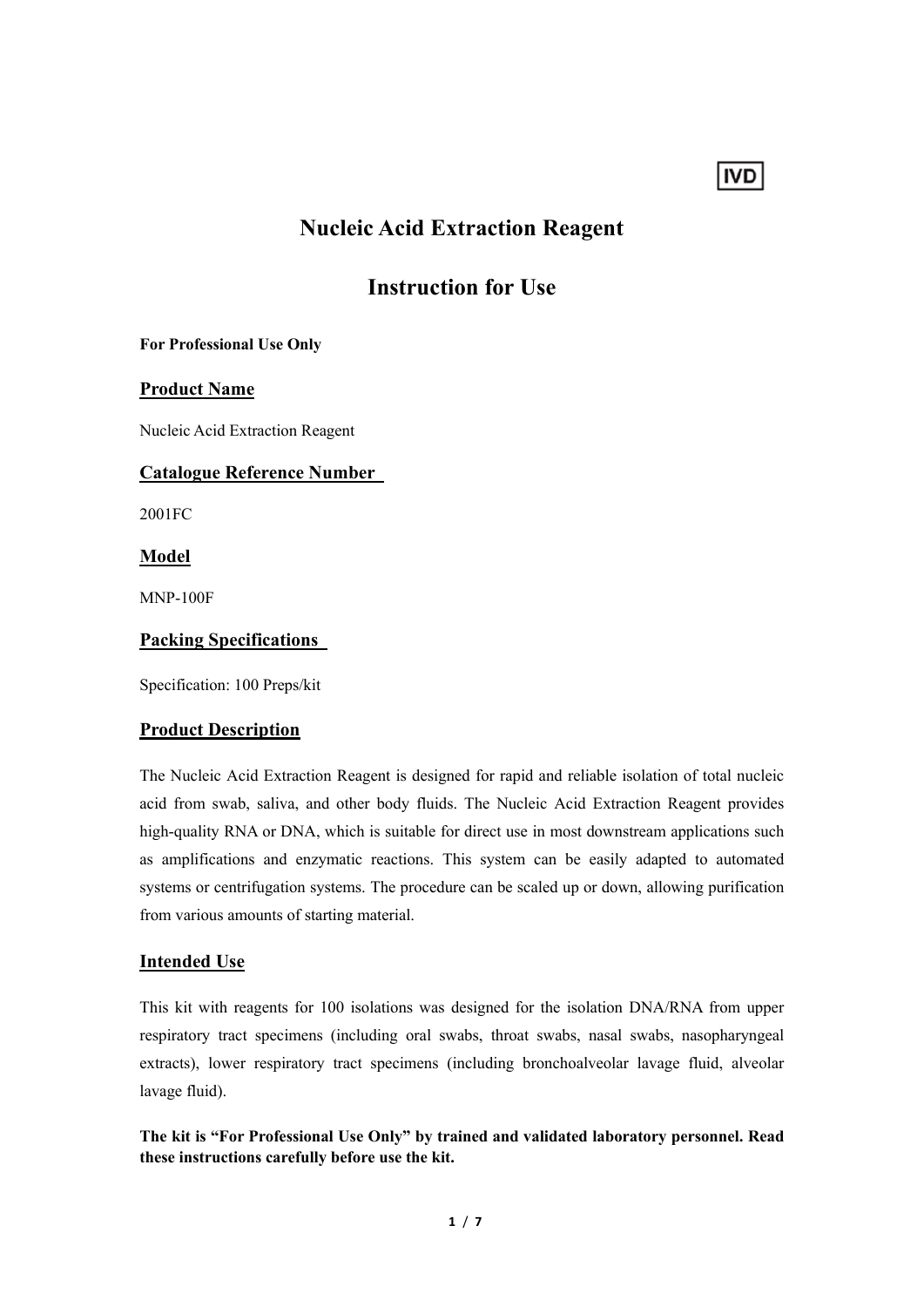# **Kit Storage and Handling**

The Nucleic Acid Extraction Reagent (100 Preps) can be stored at room temperature (10°C to 30°C, which is equivalent to 50°F~86°F) for 12 months from the date of manufacture. Please see label for expiration date.

# **Specimen Collection and Handling**

Typical clinical samples are throat swab and bronchoalveolar lavage.

Throat Swab: Use the plastic rod swab with polypropylene fiber head to wipe the bilateral pharyngeal tonsils and the posterior pharyngeal wall at the same time, immerse the swab head into the tube containing physiological saline, discard the tail, and tighten the tube cover.

Bronchoalveolar Lavage: Collect bronchoalveolar lavage for test. The collected sample should be used for detection as soon as possible. If the sample need to be transferred cannot be detected immediately, please store it at low temperature.

The sample can be stored for 24 hours at 2°C to 8°C and for a long time below -70°C. It can also be stored in refrigerator at -20°C temporarily.

Samples shall be transported at low temperature in accordance with biosafety regulations.

# **Principle of the Procedure**

The isolation procedure is based on magnetic beads technology and can be divided into the following steps:

- 1. Lysis and stabilization of the sample with lysis-binding buffer.
- 2. Magnetic beads are added to specimens lysate, and total nucleic acids (RNA, DNA) are bound onto the magnetic beads during incubation.
- 3. Magnetic beads are separated by centrifugation or magnetic separator and unbound material is removed by washing.
- 4. Nucleic acids (RNA and DNA) are eluted from the magnetic beads. At this stage, the nucleic acids can be used for DNA and RNA analysis.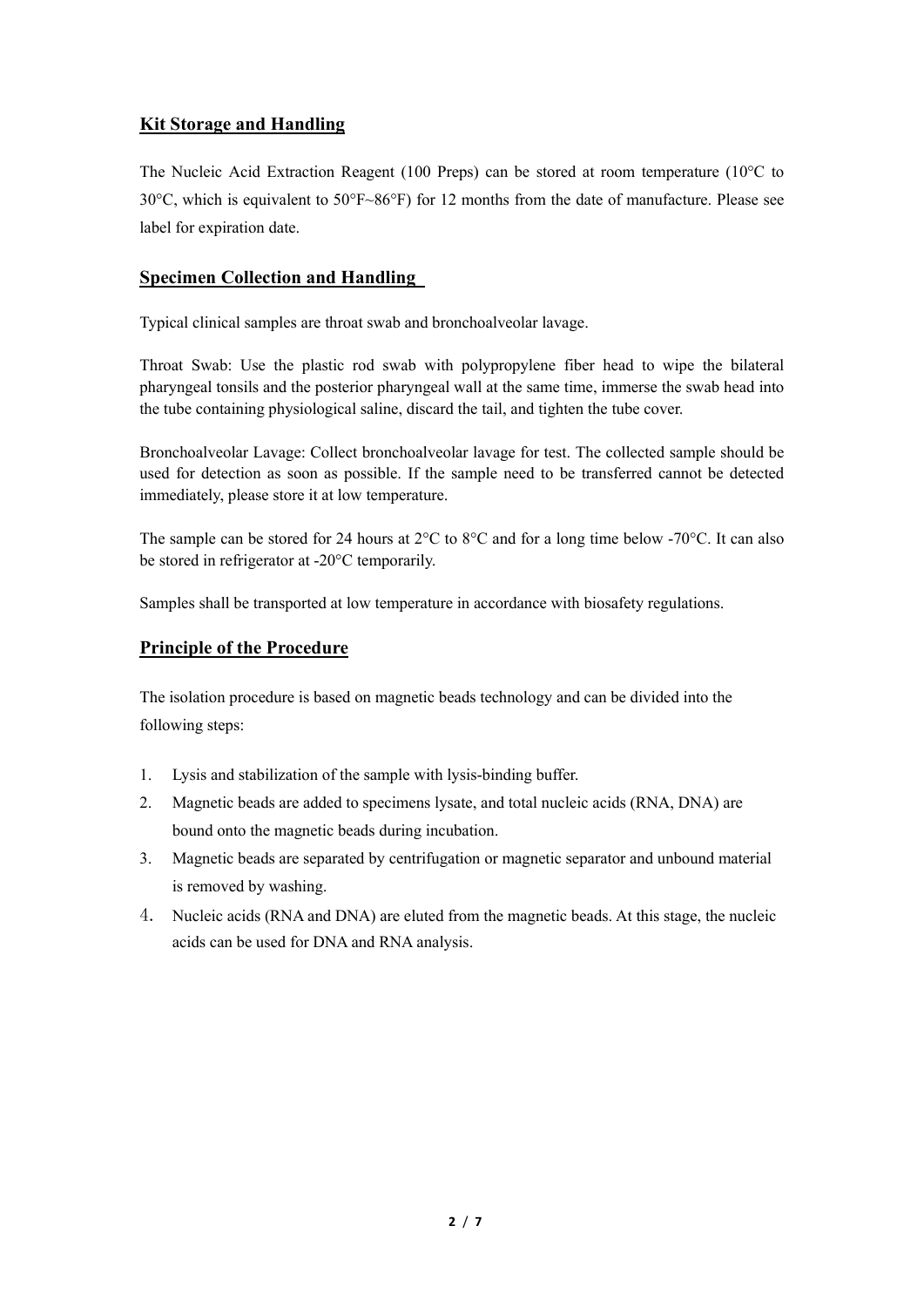# **Kit Contents and Preparation of Working Solution**

| Name of<br>Component      | <b>Specification</b> | No. of bottle | <b>Working Solution</b> | <b>Storage</b><br>Condition        |
|---------------------------|----------------------|---------------|-------------------------|------------------------------------|
| MNP Lysis-binding         | 54mL/bottle          | 1 bottle      | of<br>20mL<br>Add       |                                    |
| <b>Buffer</b>             |                      |               | isopropanol before use  |                                    |
| <b>MNP</b> Magnetic       | 9mL/bottle           | 1 bottle      | Ready-to-use            | Store at $10^{\circ}$ C            |
| <b>Beads</b>              |                      |               |                         | to $30^{\circ}$ C (50 $^{\circ}$ F |
| <b>MNP</b> Washing        |                      | 1 bottle      | 59mL<br>Add<br>ethanol  | to $86^{\circ}$ F)                 |
| Buffer I                  | 32mL/bottle          |               | before use              |                                    |
| <b>MNP Elution Buffer</b> | $22mL/b$ ottle       | 1 bottle      | Ready-to-use            |                                    |

Note: The components in different batches of reagents can be used interchangeably within the validity period.

# **Materials and Equipment to be Supplied by User:**

#### **Reagents**

| Reagents                        | Volume |
|---------------------------------|--------|
| <i>Isopropanol</i>              | 20mL   |
| Ethanol $(96\% \sim 100\%)$     | 59mL   |
| Washing buffer II (75% ethanol) | 80mL   |

#### **Equipment**

- $\bullet$  Magnetic separator.
- Vortex mixer
- Roller incubator or other suitable instrument; incubation temperature: 15<sup>o</sup>C to 25<sup>o</sup>C
- Automatic extraction system (optional)

#### **Before first use: prepare working solutions**

- Add 20mL of isopropanol to MNP Lysis-binding Buffer for a working solution.
- Add 59mL ethanol (96%~100%) to MNP Washing Buffer I for a working solution.
- Prepare 75% ethanol as MNP Washing Buffer II.

## **Procedure**

Pre-treatment of samples: If samples are deep-frozen, thaw samples carefully before use. Sample volumes:

In the following, the detailed procedures for DNA/RNA isolation from 600μL of MNP Lysis-binding Buffer corresponding to 300μL of original sample material are described. If sample volumes more or less than 300μL are to be processed, the procedure described can be linearly downscaled.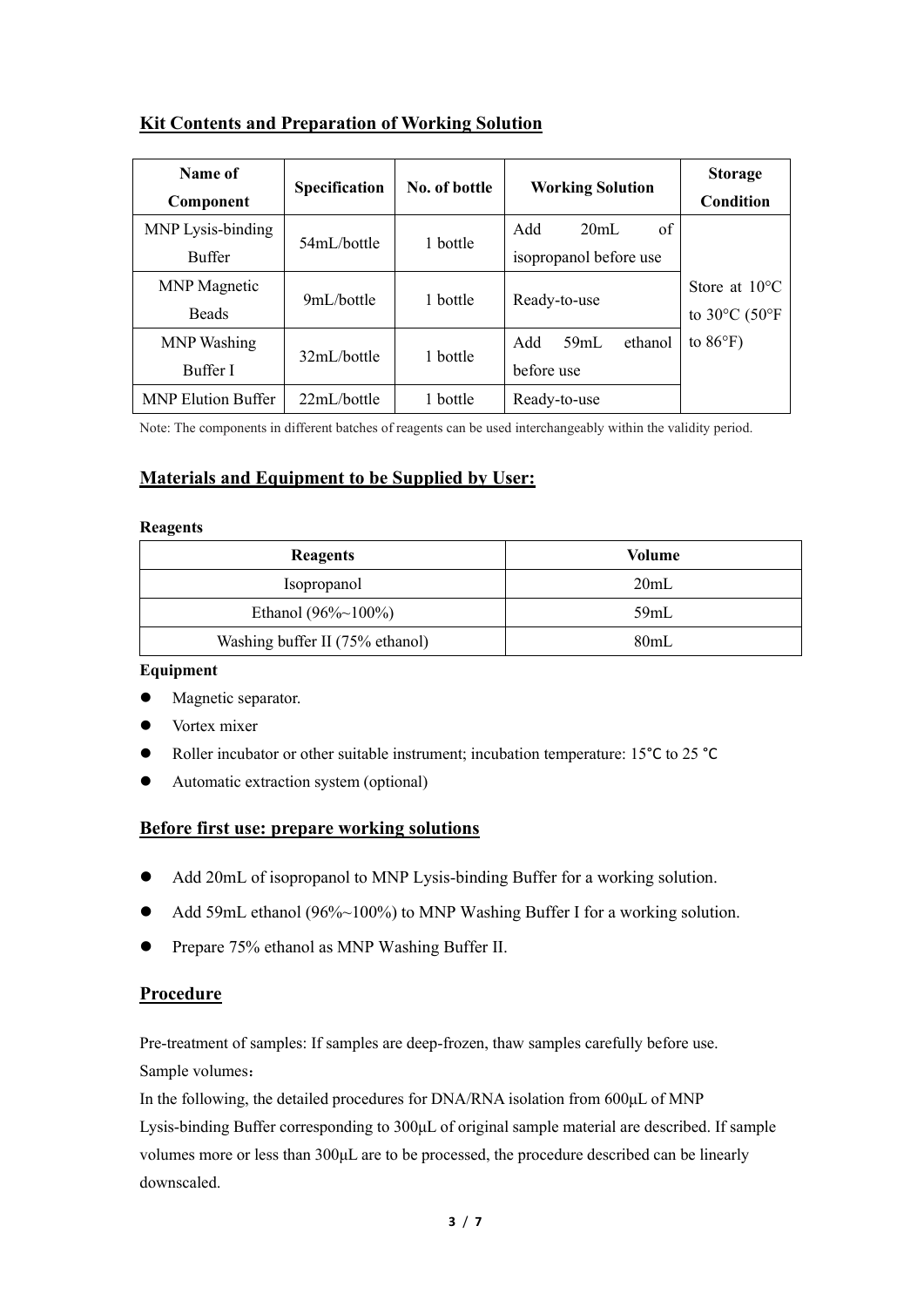# **Manual Extraction Protocol**

| Step           | Action                                                                                                                                                      |
|----------------|-------------------------------------------------------------------------------------------------------------------------------------------------------------|
| $\mathbf{1}$   | To prepare a suitable tube [e.g.1.5 mL or 2 mL Eppendorf tube], add 600uL MNP                                                                               |
|                | Lysis-binding Buffer working solution, and 75µL beads, 300µL sample (if samples were<br>deeply frozen, it need to be prewarmed to 15°C to 25°C before use). |
|                | Note: The MNP Magnetic Beads should be thoroughly mixed (e.g., by vortexing)                                                                                |
|                | before use. When dispensing MNP Magnetic Beads to tubes, mix briefly every                                                                                  |
|                | 20 seconds to prevent the sedimentation of MNP Magnetic Beads which may                                                                                     |
|                | affects the extraction results.                                                                                                                             |
| $\overline{2}$ | Lysis and bind nucleic acids to MNP Magnetic Beads by incubation for 15 min at room                                                                         |
|                | temperature on a roller incubator.                                                                                                                          |
| $\overline{3}$ | Separate MNP Magnetic Beads by using a magnetic separator, and discard the                                                                                  |
|                | supernatant.                                                                                                                                                |
| $\overline{4}$ | Wash MNP Magnetic Beads with MNP Washing Buffer I by using a magnetic separator                                                                             |
|                | and a suitable tube[e.g. 1.5mL or 2 mL Eppendorf tube].                                                                                                     |
|                | Washing steps are carried out as follows:                                                                                                                   |
|                | suspend separated MNP Magnetic Beads by pipetting thoroughly in 700µL MNP                                                                                   |
|                | Washing Buffer I.                                                                                                                                           |
| 5              | Wash MNP Magnetic Beads with MNP Washing Buffer II (75% ethanol) by using a<br>magnetic separator and a suitable tube[e.g. 1.5 mL or 2 mL Eppendorf tube].  |
|                | Washing steps are carried out as follows:                                                                                                                   |
|                | suspend separated MNP Magnetic Beads by pipetting thoroughly in 700µL MNP                                                                                   |
|                | Washing Buffer II (75% ethanol).                                                                                                                            |
| 6              | Separate MNP Magnetic Beads by using a magnetic separator.                                                                                                  |
| $\tau$         | Remove supernatant completely, let the cap tube open and the remaining MNP Washing                                                                          |
|                | Buffer II evaporate.                                                                                                                                        |
| 8              | Resuspend MNP Magnetic Beads in 100µL MNP Elution Buffer by incubation for 5 min                                                                            |
|                | at room temperature.                                                                                                                                        |
| 9              | Separate MNP Magnetic Beads using a magnetic separator and transfer the supernatant to                                                                      |
|                | a fresh tube.                                                                                                                                               |
|                | Repeat separation with the supernatant to remove residual magnetic particles completely                                                                     |
|                | and transfer supernatant into a fresh tube.                                                                                                                 |
| 10             | Further process isolated DNA/RNA, or store at -20°C to -80°C.                                                                                               |

# **Automatic extraction by using machine (magnetic rods type,** *eg.,* **KingFisherTM Flex Magnetic Particle processor)**

Note: The reagents dispense in the deep well plate may differ due to the different machine, following instructions is only Principle of the Procedure.

- 1. Prepare a 96-well deep well plate (2.2 mL).
- 2. Dispense reagents as shown in the table below:

| <b>Working solutions</b> | Volume           |  |
|--------------------------|------------------|--|
| MNP Lysis-binding Buffer | $600 \mu L/well$ |  |
| MNP Washing Buffer I     | $700 \mu L$ well |  |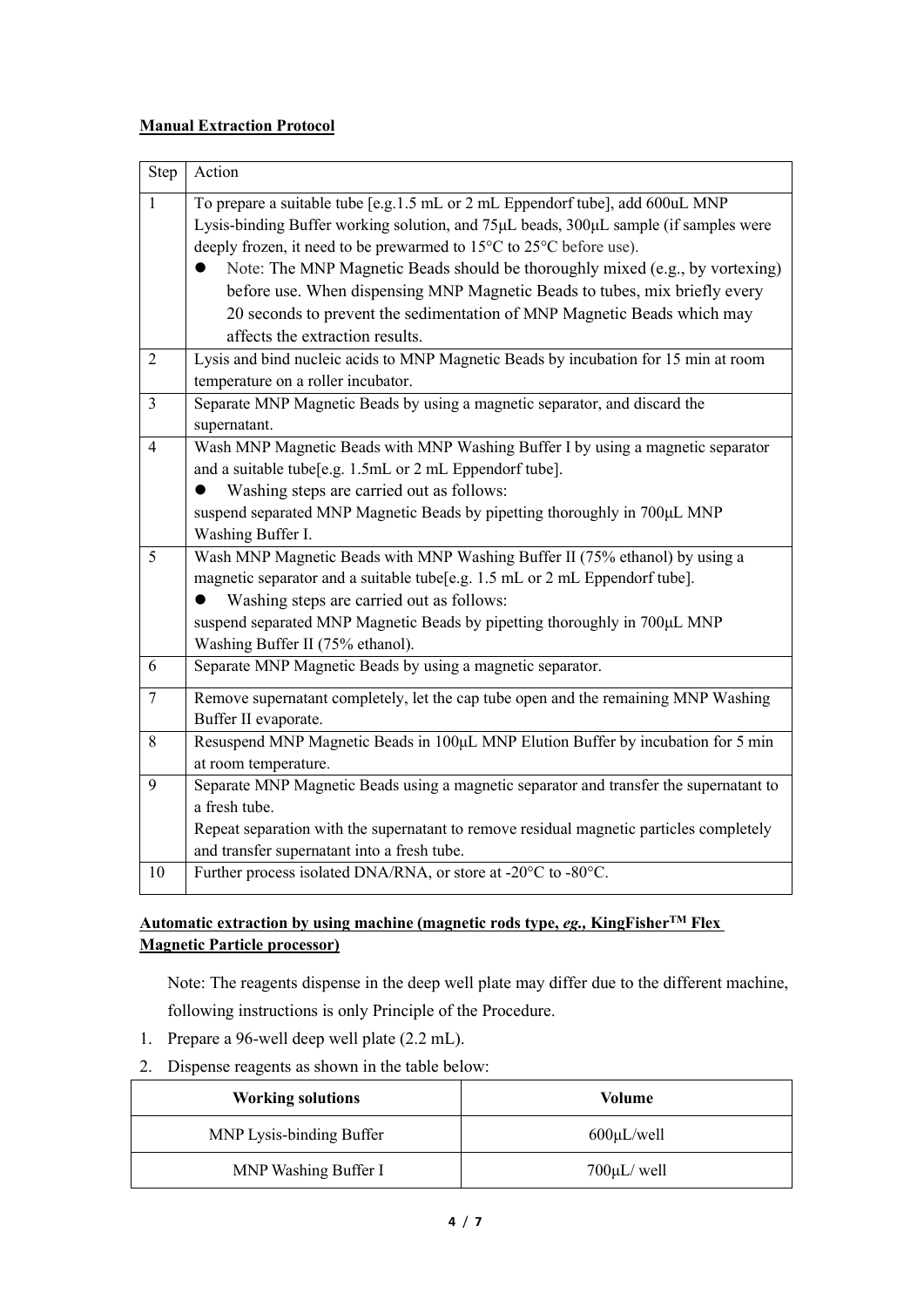| MNP Washing Buffer II (75% ethanol) | $700 \mu L$ well |
|-------------------------------------|------------------|
| <b>MNP Elution Buffer</b>           | $100 \mu L$ well |
| <b>MNP</b> Magnetic Beads           | $75 \mu L$ well  |

3. Mix the samples thoroughly, and then add 300  $\mu$ L of the sample to the MNP Lysis-binding Buffer. (if samples were deeply frozen, it need to be prewarmed to room temperature before use).

| <b>Steps</b>   | <b>Task</b>          | Air-dry time<br>(min) | (min) | Mixing time Magnetic suction time<br>(min) | <b>Mixing</b><br>speed | Temperature<br>(C) |
|----------------|----------------------|-----------------------|-------|--------------------------------------------|------------------------|--------------------|
|                | Transfer<br>beads    | $\boldsymbol{0}$      |       |                                            | high                   | <b>RT</b>          |
| $\overline{2}$ | Lysis and<br>binding | $\boldsymbol{0}$      | 15    |                                            | high                   | <b>RT</b>          |
| 3              | Washing I            | $\boldsymbol{0}$      |       |                                            | high                   | <b>RT</b>          |
| $\overline{4}$ | Washing II           | $\mathbf{0}$          |       |                                            | high                   | <b>RT</b>          |
| 5              | Elution              | $\mathbf{0}$          | 5     |                                            | high                   | <b>RT</b>          |
| 6              | Discard beads        | $\mathbf{0}$          |       | 0                                          | high                   | <b>RT</b>          |

4. Automatic extraction with the following settings:

Note: RT: Room temperature

5. After the procedure is over, the DNA / RNA in the MNP Elution Buffer is ready-to-use.

# **Limitations of the Procedure**

This product is only suitable for upper respiratory tract specimens (including oral swabs, throat swabs, nasal swabs and nasopharyngeal extracts) and lower respiratory tract specimens (including bronchoalveolar lavage fluid and alveolar lavage fluid); performance for other types of samples or samples in other preservation buffers cannot be guaranteed.

# **Performance Characteristics**

1. Yields of viral RNA isolated from biological samples are normally less than 1 μg and therefore difficult to determine photometrically. Keep in mind that this kit extracts total nucleic acid from sample, including DNA and RNA, thus quantitative RT-PCR is recommended for determination of viral RNA yield.

2. Repeat the extraction 10 times for the reference sample, and then the purified RNA or DNA can be determined using quantitative RT-PCR detection kit. Variation coefficient (CV) of Ct values should be less than 10%.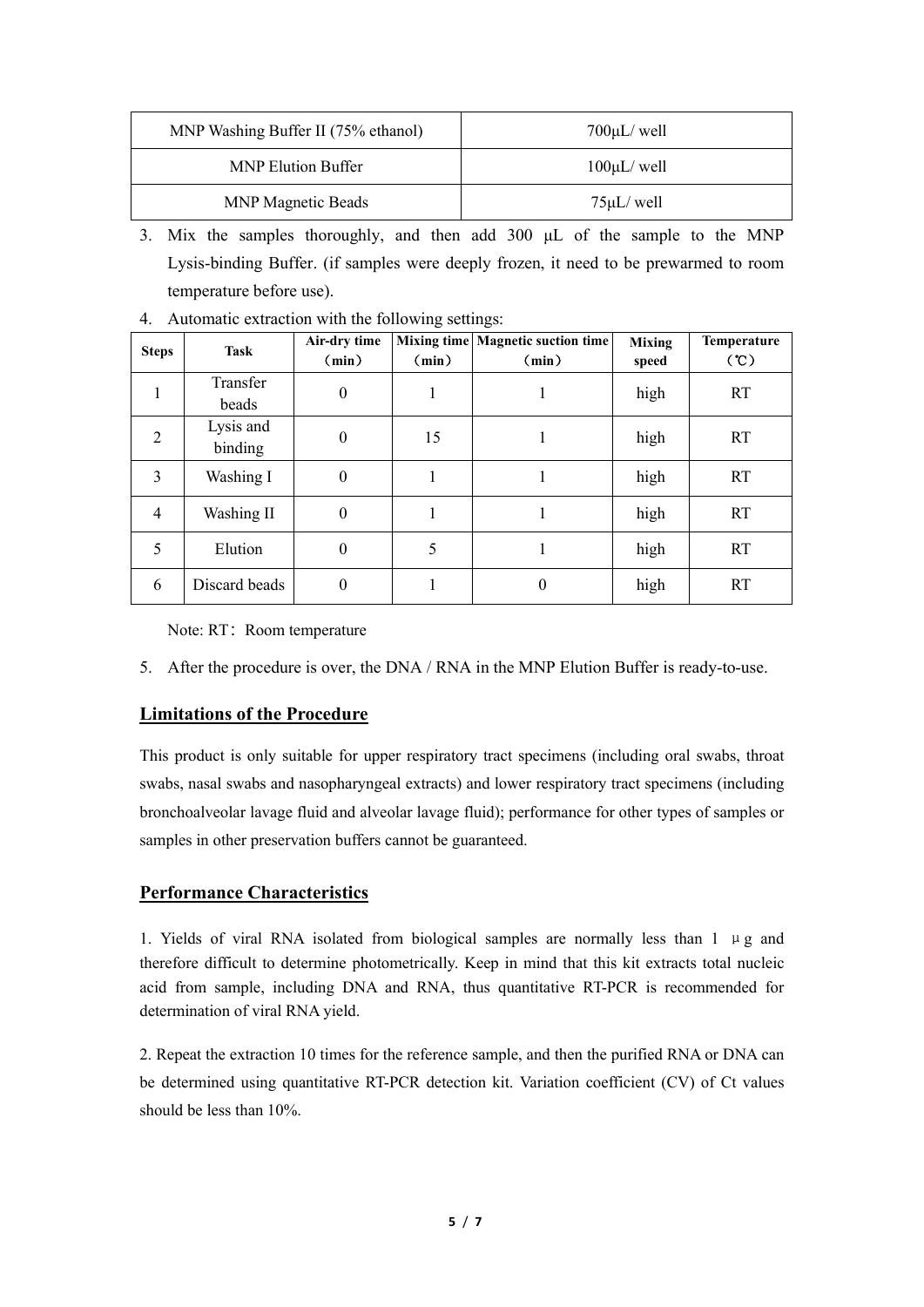# **Warnings and Precautions**

1. Before use, carefully check whether the reagent components are complete.

2. Frozen samples should be thawed and mixed before use.

3. The detected sample shall be deemed as having infectious substances, and operation and treatment shall both conform to the requirements of relevant laws and regulations.

4. Sample treatment in the biosafety cabinet, wear work clothes and disposable gloves during the test process and use the dump tubular pipettor. The pipettes used in the experiment should be directly put into the waste tank containing the disinfectant, and discarded after being sterilized together with other waste.

5. It is recommended to perform UV disinfection of the nucleic acid extraction instrument for 20 minutes before and after the experiment.

6. A small amount of magnetic beads may remain during elution. Avoid sucking magnetic beads when sucking DNA / RNA for subsequent operations.

7. This kit contain guanidine salts (e.g., guanidine thiocyanate and guanidine hydrochloride) that may produce hazardous gases when combined with bleach (sodium hypochlorite) and/or strong acids.

8. After the completion of experiment, it shall use 10% hypochlorous acid, 75% alcohol or ultraviolet radiator for disinfection.

9. The operators should have operational experience and have received professional training.

10. This kit is only used for in vitro diagnosis.

# **References**

- 1. Brestovac B, Wong ME, Costantino PS, etal. A rapid DNA extraction method suitable for human papillomavirus detection. J Medical Virol. 2014, 86(4): 653-7.
- 2. Berensmeier S. Magnetic particles for the separation and purification of nucleic acids. Appl Microbiol Biotechnol. 2006, 73(3): 495-504.
- 3. Katevatis C, Fan A, Klapperich CM. Low concentration DNA extraction and recovery using a silica solid phase. PloS One. 2017, 12(5): e0176848.
- 4. He H, Li R, Chen Y, etal. Integrated DNA and RNA extraction using magnetic beads from viral pathogens causing acute respiratory infections. Sci Rep. 2017, 7: 45199.